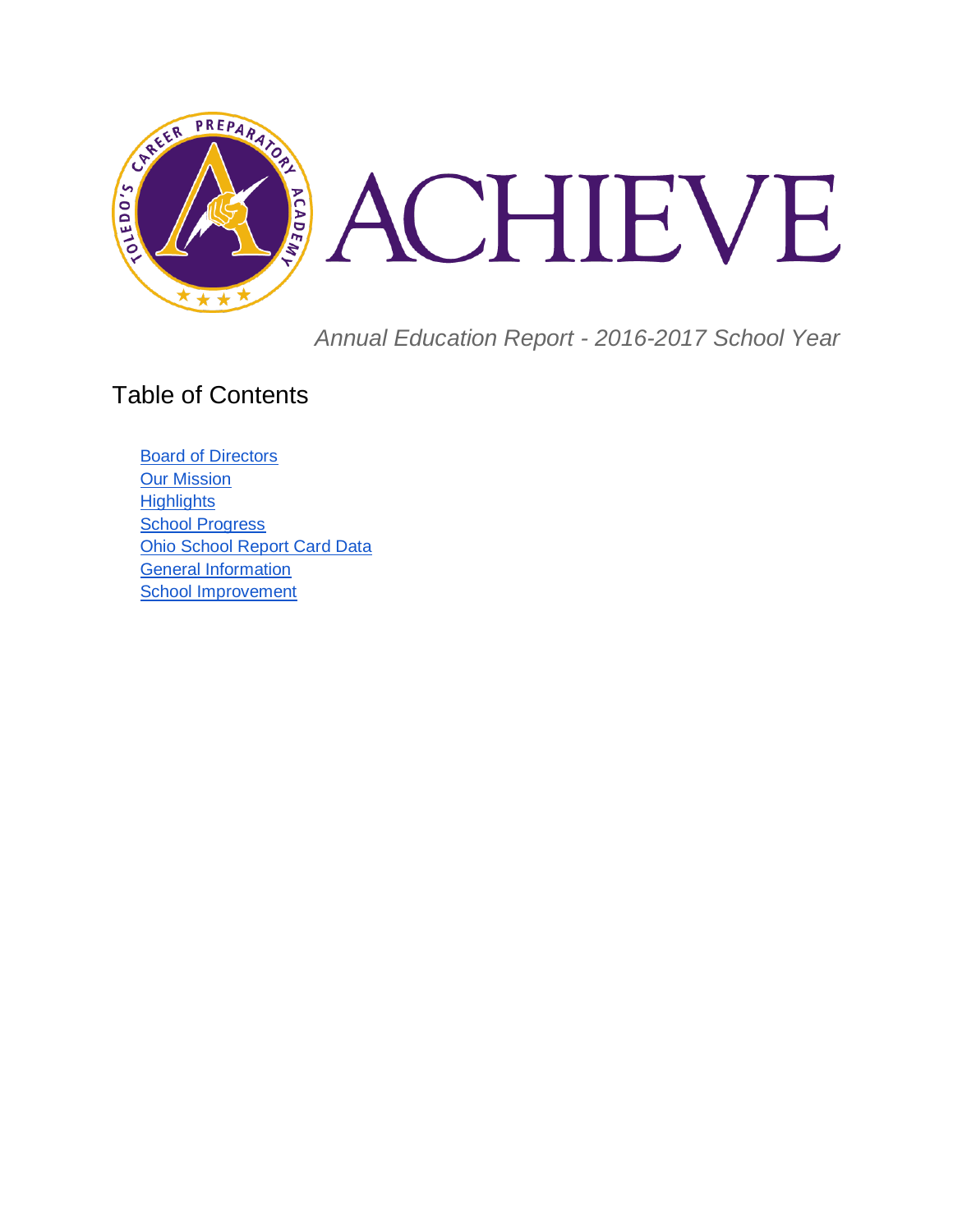

## <span id="page-1-0"></span>Current Board of Directors

Rachel Rodriguez, president Marjory Curry, vice president Daniel Montrie, treasurer Crystal Harris-Darnell, secretary Charles Allen, member

Sponsored by the Buckeye Community Hope Foundation Managed by The Leona Group, LLC

Achieve Career Preparatory Academy is the Toledo-area's first career preparatory high school option. Achieve Career Preparatory Academy is a tuition-free public dropout-recovery charter school.

### <span id="page-1-1"></span>Our Mission

Achieve Career Preparatory Academy demonstrates the power of an education built on achievement, caring and respect to transform the lives of children.

We implement our mission by engaging in:

- Ongoing school improvement
- Title I school-wide planning
- Creating and maintaining a safe and welcoming culture of learning
- High quality instructional leadership
- Collection and use of data that support high levels of academic achievement
- Research-based professional development that is aligned to the school improvement plan
- High quality teaching and learning
- Effective and innovative strategies which meet the educational needs of all students

## <span id="page-1-2"></span>**Highlights**

- Launched Advisory Groups
- Increased student motivation using PBIS program
- Launched the "Achieve App" for students and parents
- Participated in the Charter School Athletic League
- Strong SIM and Fusion programs for reading and comprehension strategies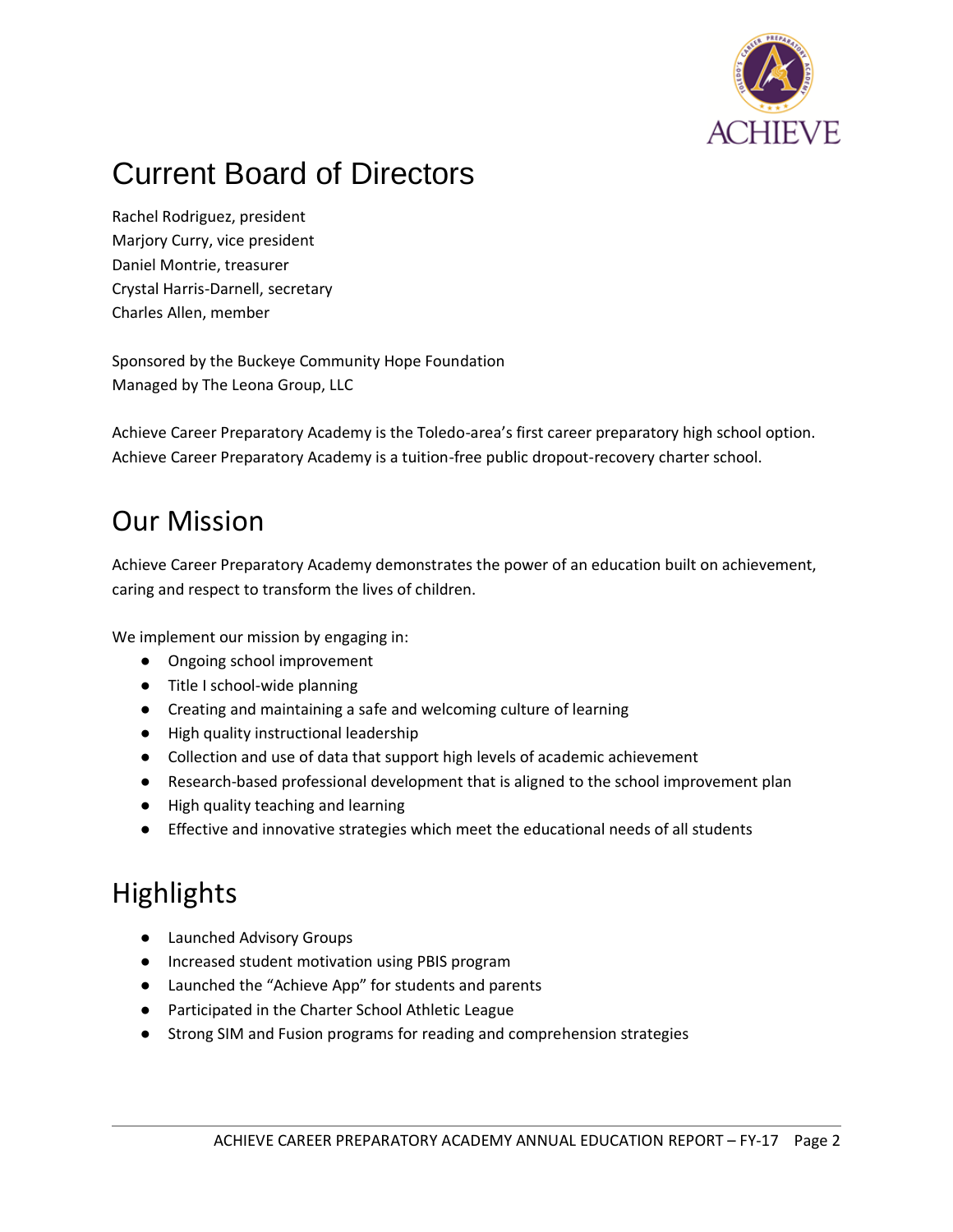

## <span id="page-2-0"></span>School Progress

Ohio Revised Code (ORC) 3314.03(D)(2) specifies that the sponsor of the school must "monitor and evaluate the academic and fiscal performance and the organization and operation of the community school on at least an annual basis."

Buckeye Community Hope Foundation (BCHF) bases its evaluation of school performance on each of the State required indicators and performance measures listed in the charter contract. BCHF monitors the performance of the community school thru attendance at board meetings, bi-monthly visits to the school, monthly reviews of financial reports and quarterly reviews of academic progress reports along with a number of other reports relative to the school's performance. Buckeye Community Hope Foundation served as the sponsor for Achieve Career Preparatory Academy during the 2016-2017 school year, and found the school substantially compliant with the rules and regulations governing community schools.

All community school sponsors are required to submit a written report of the evaluation results of the school's academic, financial, and organization performance as well as the school's legal compliance to the Ohio Department of Education and make the report available to parents of students enrolled in the community school. As such, an Annual Report regarding the performance of this school and other schools under the sponsorship of Buckeye Community Hope Foundation will be posted on our website [www.buckeyehope.org,](http://www.buckeyehope.org/) no later than November 30, 2017.

# <span id="page-2-1"></span>Ohio School Report Card Data

| 2016-17 Report Card Data                         | Percentage % | <b>Standard Met?</b> |
|--------------------------------------------------|--------------|----------------------|
| <b>High School Assessment Test Passage Rate:</b> | 52.9%        | Yes                  |
| Students who passed all five tests               |              |                      |
| <b>Gap Closing: Annual measurable objectives</b> | 30.8%        | <b>Yes</b>           |
| <b>Graduation rate, four-year</b>                | 41.9%        | Yes                  |
| <b>Graduation rate, five year</b>                | 47.1%        | Yes                  |
| <b>Graduation rate, six years</b>                | 40.0%        | Yes                  |
| <b>Graduation rate, seven years</b>              | 32.9%        | Yes                  |
| <b>Graduation rate, eight years</b>              | 16.9%        | Yes                  |
| Weighted average of all graduation rates         | 32.8%        | Yes                  |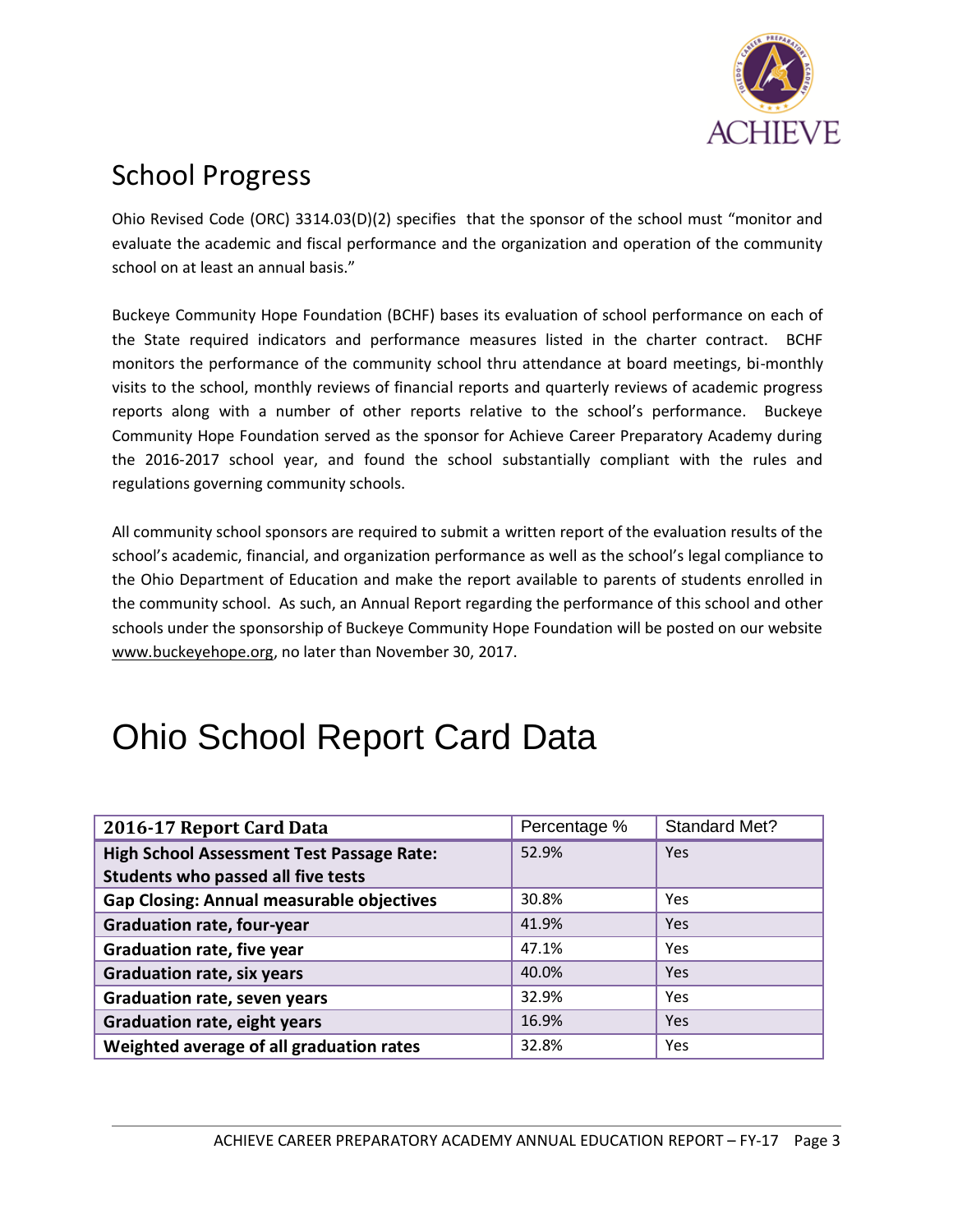

## General Information

| <b>OUR SCHOOL</b>     |               |
|-----------------------|---------------|
| Start-up as of        | 2009          |
| Grades served         | $8 - 12$      |
| School days           | 160           |
| Local school district | Toledo Public |

| <b>HIGH SCHOOL OPTIONS</b>                                          |           |
|---------------------------------------------------------------------|-----------|
| Number & percent of post-secondary enrollment (dual enrollment)     | <b>NA</b> |
| Number of college equivalent courses offered (AP/IB)                | <b>NA</b> |
| Number & percent of students enrolled in college equivalent courses | <b>NA</b> |
| (AP/IB)                                                             |           |
| Number & percent of students receiving a score leading to college   | <b>NA</b> |
| credit                                                              |           |

### **OUR TEACHERS AND STAFF**

г

| % of core classes taught by a properly certified teacher           | 100% |
|--------------------------------------------------------------------|------|
| % of core courses taught by a Highly Qualified teacher             | 100% |
| % of core courses taught by a teacher with a temporary certificate | 0%   |

| <b>OUR STUDENTS</b>        |       |
|----------------------------|-------|
| Attendance rate            | 78.8% |
| Number of suspensions      | 87    |
| Total days of suspensions  | 238   |
| Economically disadvantaged | 100%  |
| Students with disabilities | 41.3% |
| Total student enrollment   | 135   |
| <b>Black</b>               | 79.2% |
| Hispanic                   | 6.2%  |
| White                      | 11.4% |

| <b>OUR PARENTS</b>                   |     |
|--------------------------------------|-----|
| Parent/teacher conference attendance | 15% |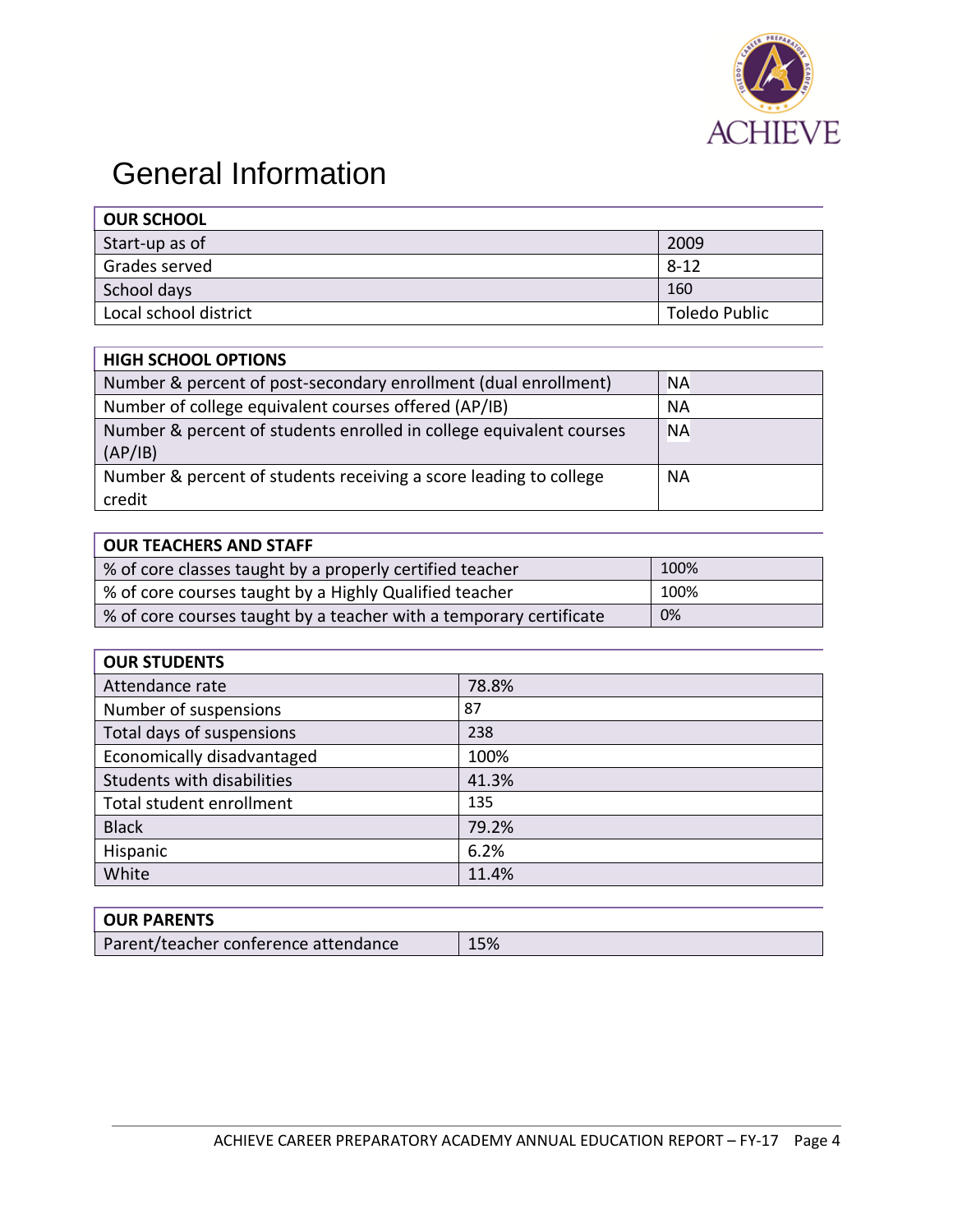

A statement of revenues and expenses for July 1, 2016 through June 30, 2017 is listed below. Additional financial information is available from the academy. The auditor's report is being conducted at this time.

| <b>REVENUES</b>   |             |
|-------------------|-------------|
| School foundation | \$899,499   |
| Food services     | \$73,819    |
| Federal grants    | \$171,667   |
| State grants      | \$116,564   |
| Other             | \$25,861    |
| Total revenues    | \$1,287,411 |

| <b>EXPENSES</b>            |             |
|----------------------------|-------------|
| Salaries & fringe benefits | \$870,859   |
| <b>Purchased services</b>  | \$585,603   |
| Materials & supplies       | \$107,055   |
| Other                      | \$110,769   |
| Total expenses             | \$1,674,287 |

| Net position as of July 1, 2016  | -1,967,735 |
|----------------------------------|------------|
| Net position as of June 30, 2017 | -2,417,748 |

<span id="page-4-0"></span>For 2016-17, the total revenues of \$1,287,411 minus total expenses of \$1,674,287 = (\$386,876); The net position indicated in the above table includes accounting for forecast pension liability.